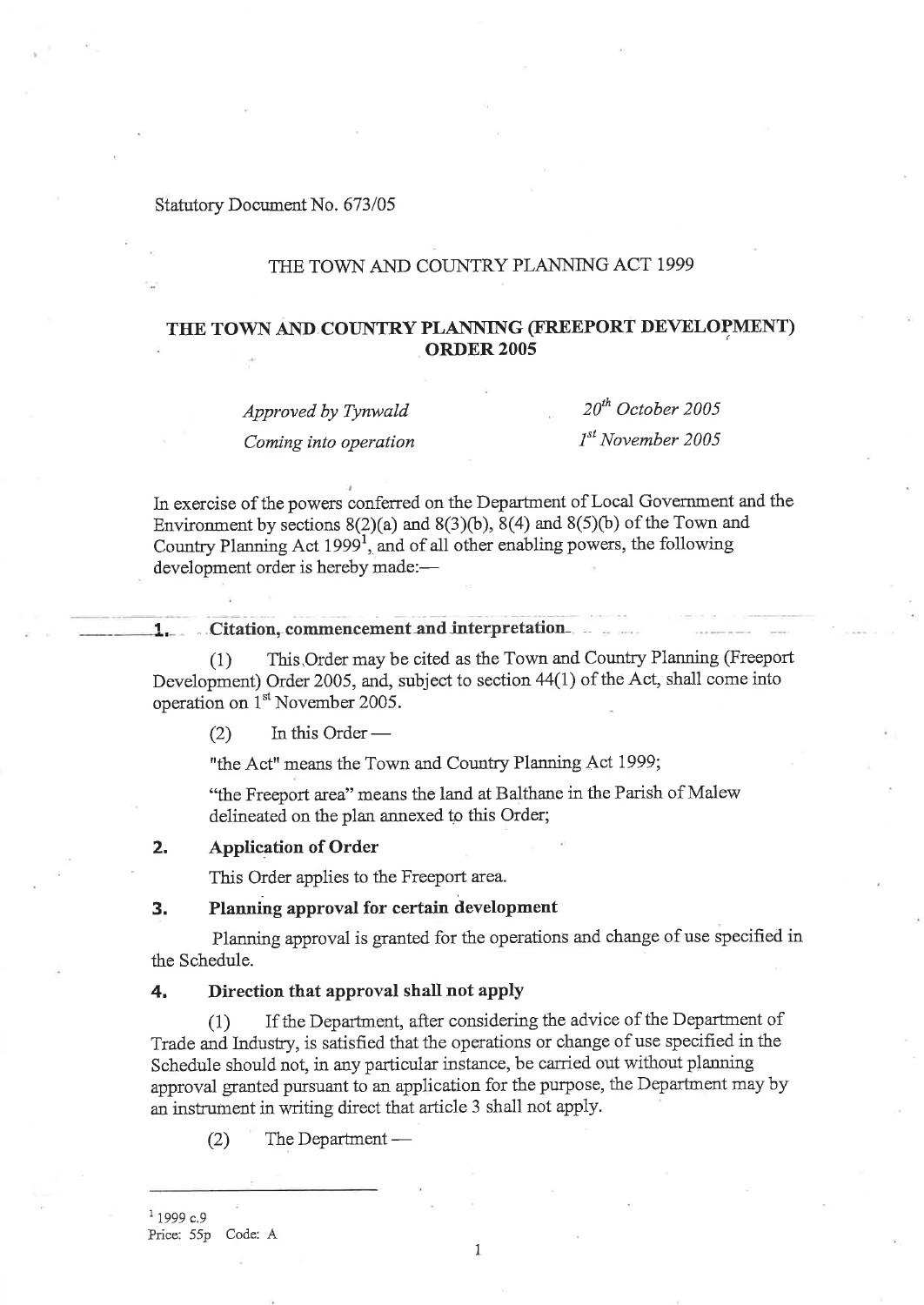- shall give notice of any direction under paragraph (1) to the owner,  $(a)$ occupier or person in charge of the business or enterprise concerned,
- shall give notice of any such direction in 1 or more newspapers  $(b)$ published and circulating in the Island,
- shall give a copy of the notice of any such direction to the  $(c)$ Commissioners of the Parish District of Malew,
- may give such other notice of it as it thinks fit, and  $(d)$

shall make a copy of it available for inspection by any person at all  $(e)$ reasonable times at the principal office of the Department.

 $\mathbf 2$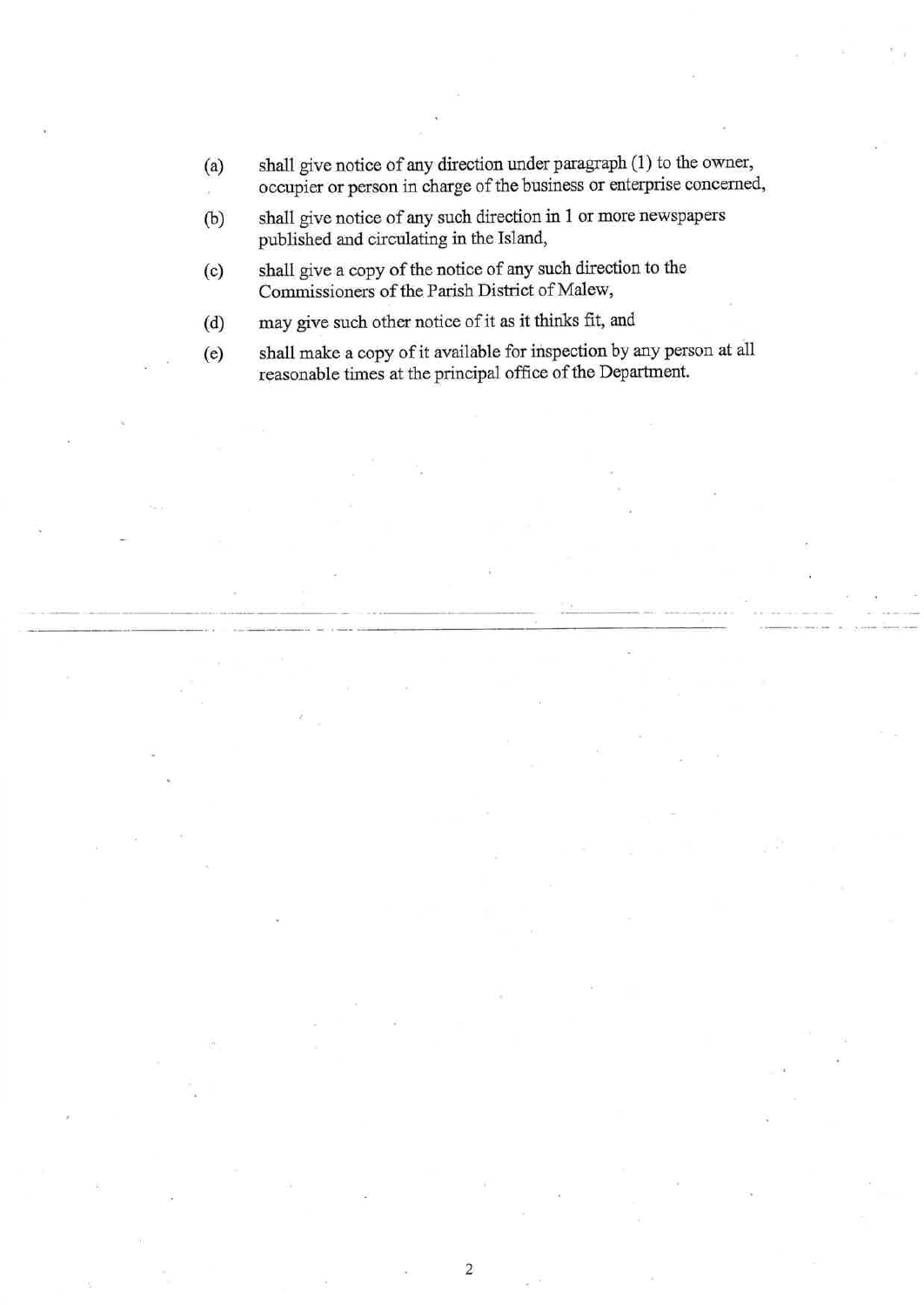Article 3.

## **SCHEDULE**

## OPERATIONS FOR WHICH PLANNING APPROVAL IS GRANTED

### Class 1

### Buildings

The construction or extension of buildings for use for industrial purposes or the purpose of storing or distributing goods, or for such other purpose, or purposes, as the Department, after considering the advice of the Department of Trade and Industry, considers compatible with the development and operation of Freeport activities.

#### Class 2

### Roads and hard standing

The construction of roads and hard-standings to serye such buildings.

## Class 3

### Change of use

The change of use of any building to an industrial purpose, for storage, distribution or such other purpose as the Department, after considering the advice of the Department of Trade and Industry, considers compatible with the development and operation of Freeport activities.

Made 19<sup>th</sup> September 2005

### John Rimíngton

Minister for Local Government and the Environment

### EXPLANATORY NOTE

### (Thís note is not part of the Order.)

This Development Order grants planning approval for the classes of development in the Freeport area specified in the Schedule to the Order.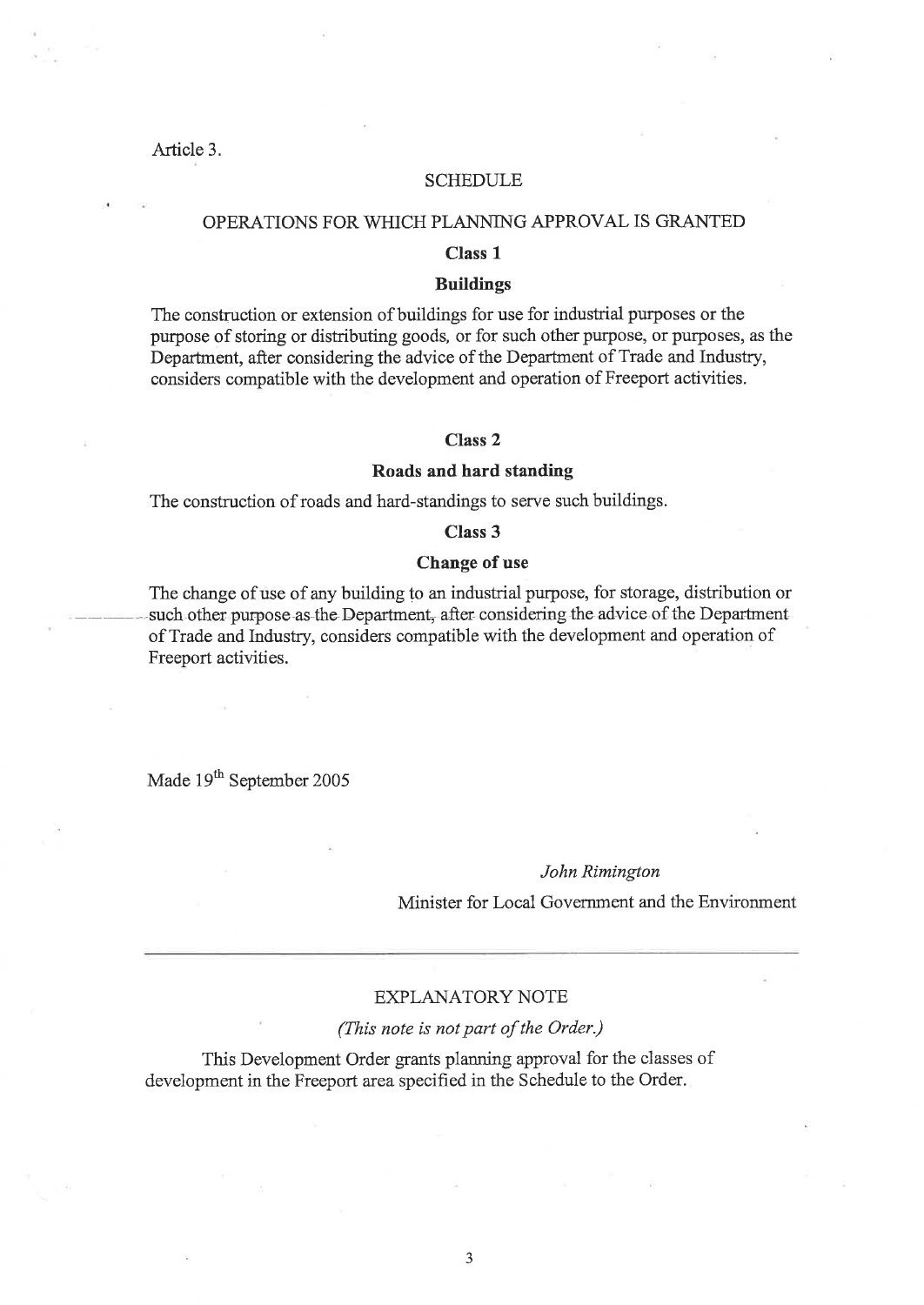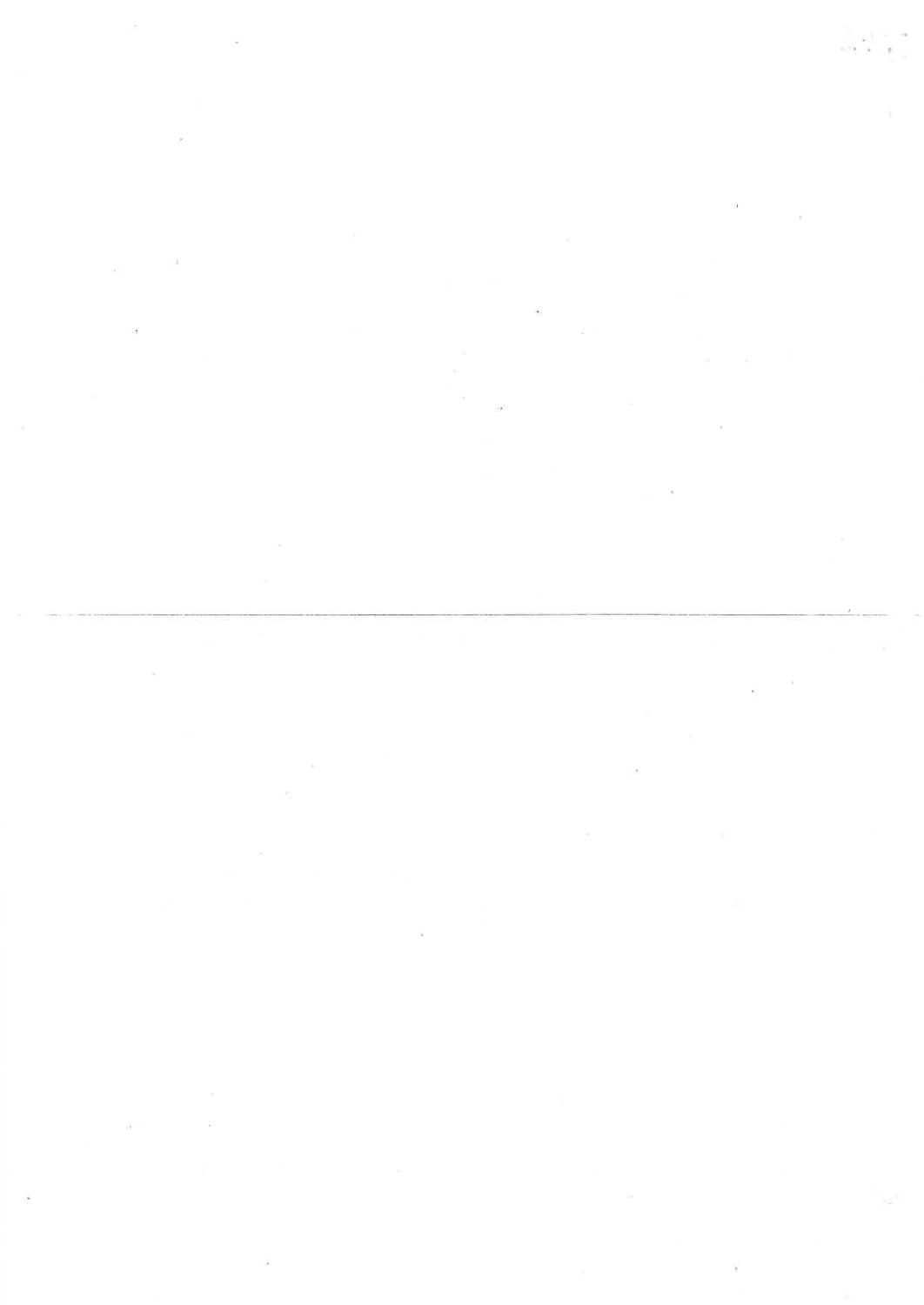